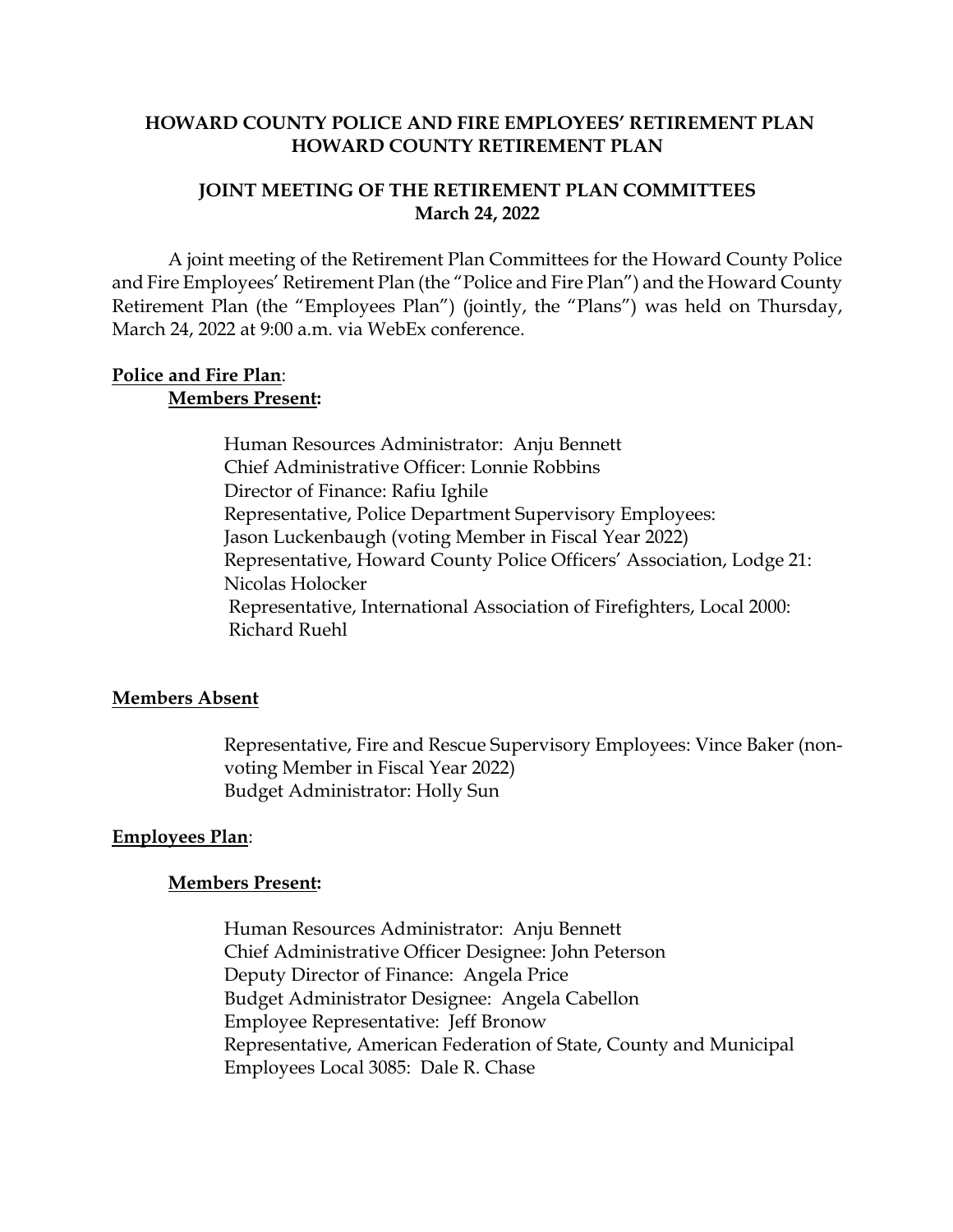## **Member Absent**

Representative, American Federation of State, County and Municipal Employees Local 3080: Melanie Avery

Also present for all or a portion of the meeting were:

Michael Martin, County Auditor's Office Scott Southern, Retirement Coordinator Karen Gerald, Assistant Retirement Coordinator Sima Taghavi, Department of Finance Margaret Belmondo, NEPC Jamar Herry, Office of Law Paul W. Madden, Whiteford, Taylor & Preston L.L.P.

Anju Bennett acted as Chair of the meeting and Paul Madden acted as secretary.

The minutes of the February 24 meeting were revised to include a statement requested by Dale Chase. Other requested edits were withdrawn. The revised minutes were approved by the members of each Committee.

At 9:04 a.m., a motion was made by Angie Price and seconded by Dale Chase to close the meeting pursuant to General Provisions Article § 3-305(b) to consider the investment of public funds and to comply with a specific constitutional, statutory or judicially imposed requirement that prevents disclosures about a particular matter or proceeding. Anju Bennett, John Peterson, Angie Price, Angela Cabellon, Jeff Bronow, and Dale Chase voted in favor of the motion. Melanie Avery was absent; there were no negative votes or abstentions.

At 9:05 a.m., a motion was made by Richard Ruehl and seconded by Lonnie Robbins to close the meeting pursuant to General Provisions Article § 3-305(b) to consider the investment of public funds and to comply with a specific constitutional, statutory or judicially imposed requirement that prevents public disclosures about a particular matter or proceeding. Anju Bennett, Lonnie Robbins, Rafiu Ighile, Jason Luckenbaugh, Cole Holocker, and Richard Ruehl voted in favor of the motion. Vincent Baker and Holly Sun were absent; there were no negative votes or abstentions.

Margaret Belmondo, Jamar Herry, Paul Madden, Scott Southern, Karen Gerald Sima Taghavi participated in the closed session. During the closed session, Devin Sullivan and Jake Maliel made a presentation on behalf of TA Realty and the Committees discussed a potential investment of \$20 million in the TA Realty Core Property Fund.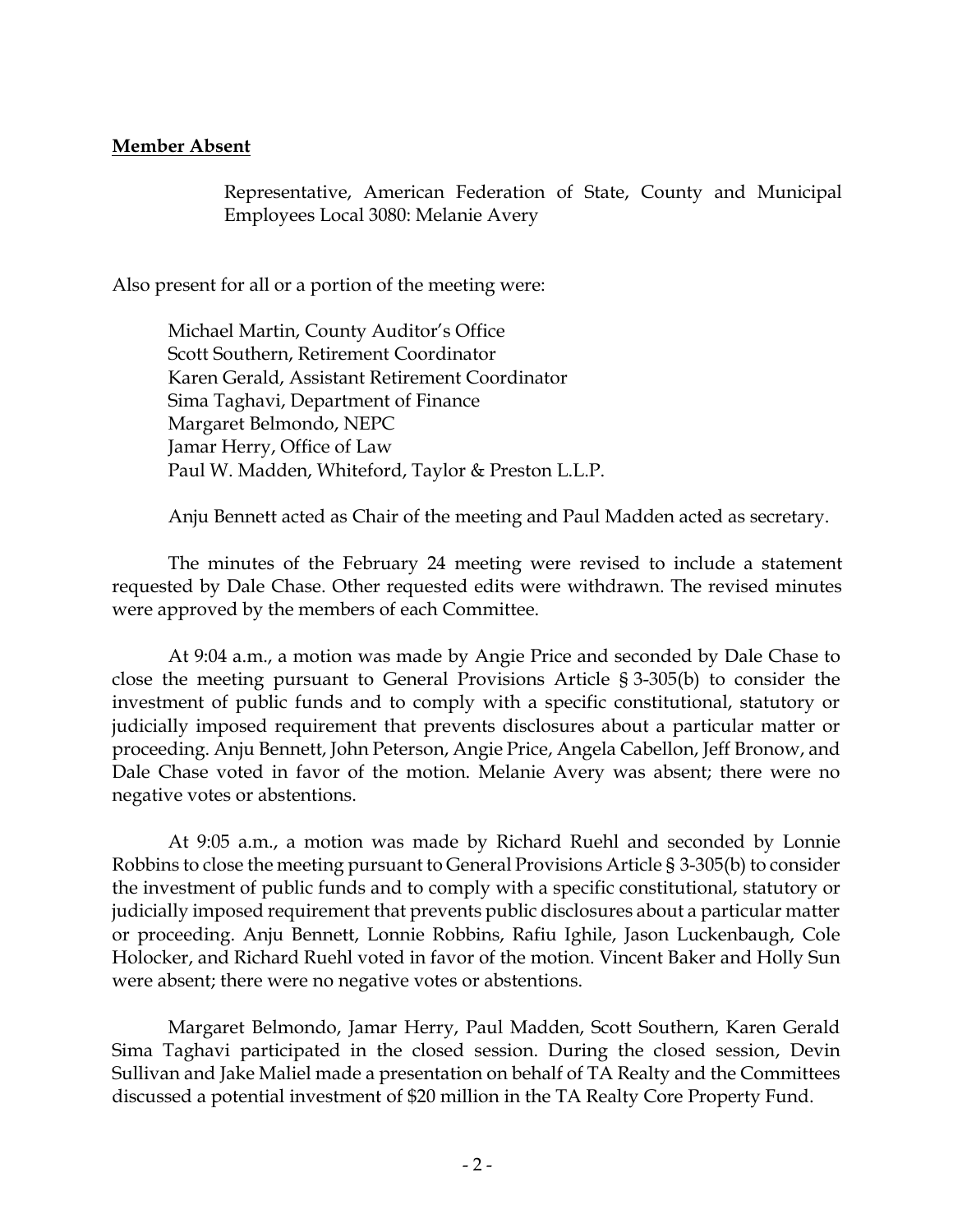When the meeting reopened at 10:22 a.m., Margaret Belmondo disclosed that Sean Ruhmann, one of the portfolio managers for the TA Realty Core Property Fund, formerly worked at NEPC. After discussion, the Joint Committee adopted the following resolution:

Resolved: that the Joint Committees accept the recommendation of NEPC to invest \$20 million in the TA Realty Core Property Fund, subject to the completion of legal due diligence and the negotiation of acceptable subscription documents.

Margaret Belmondo presented the February 2022 Preliminary Performance Report. The total fund lost 1.6% for the month. The fiscal year to date return is 0.5%. The market value of the fund as of January 31, 2022 was \$1.43 billion.

Margaret reported on the Plans' exposure to Russia and Ukraine. As of February 28, 2022, the Plans' exposure to Russia represented 0.18% of the total portfolio. The exposure comes from the emerging markets equity managers, GQG and Arga, the Colchester local markets debt fund and the Blackstone Partners Offshore Fund. Colchester is looking for an orderly exit from Russian exposure. Arga has already reduced its exposure to Russia (Alrosa and Gazprom) and has decided to hold off purchases of Russian stocks in the near term.

Margaret next reviewed NEPC's recommendations for changes in asset allocation. All proposed changes are within the ranges set in the Investment Policy Statement. The largest change is a \$23 million reduction in the fixed income allocation. NEPC recommended off-setting increases in the allocations to US small/mid cap, international equity (developed countries) and real assets. The Committee was in general agreement with NEPC's recommendations.

The Committees next reviewed the ESG Policy Language proposed by NEPC. Members suggested some minor language changes. The Committees will vote on the revised language during the April meeting.

Scott Southern provided information concerning the cost of living adjustments for retirees which will go into effect on July 1, 2022. The change in the applicable CPI-U from February 2021 to February 2022 was 9.2877%. This year the Catch up will apply to both plans, which means that many retirees will get a COLA that exceeds 2% (for the Police & Fire Plan) or 3% (for the Employees Plan). The exact amount of the COLA will depend on the participant's retirement year.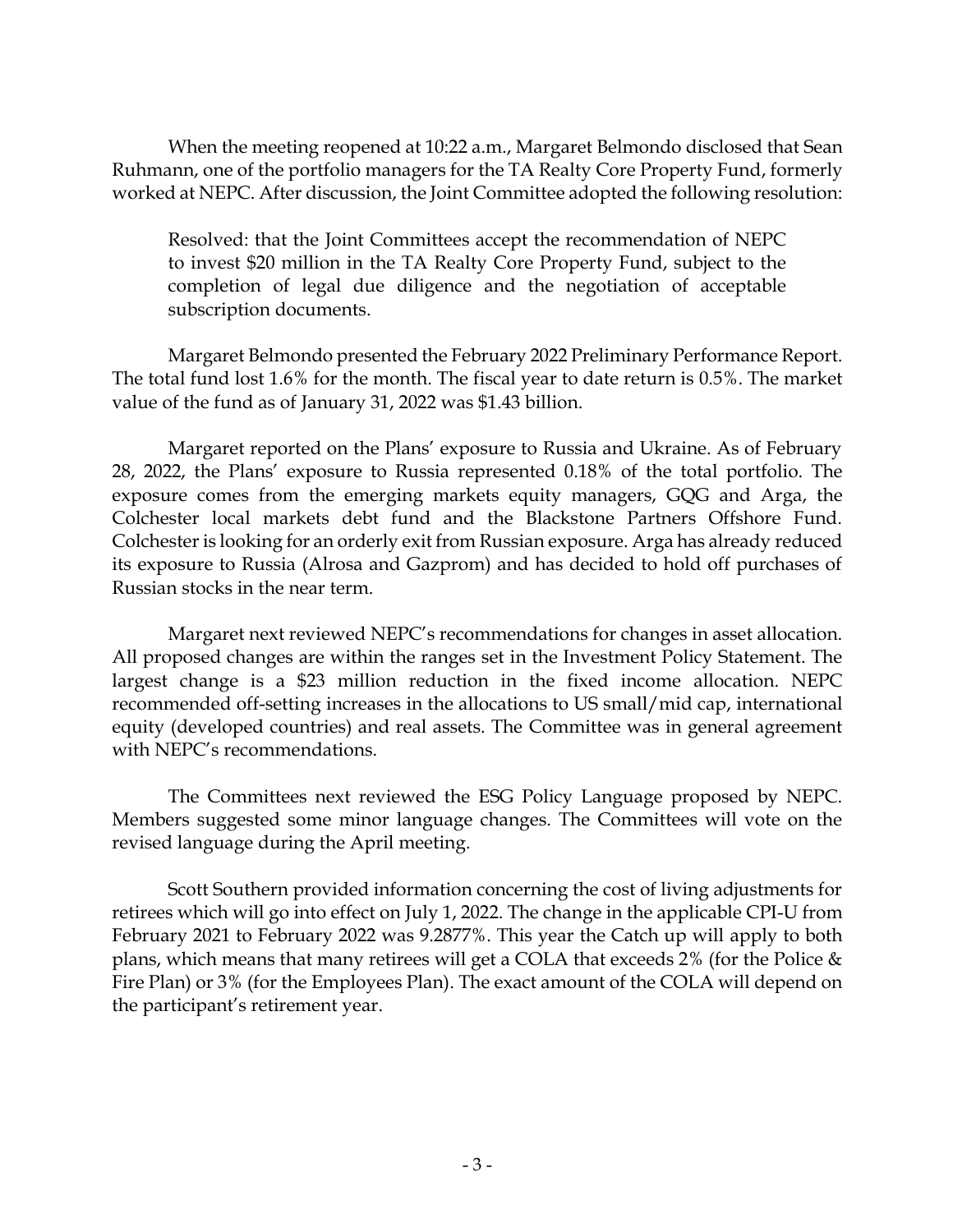There being no further business, the meeting adjourned.

Respectfully submitted,

Paul Madden *Paul Madden* Secretary of the Meeting

*12258062*